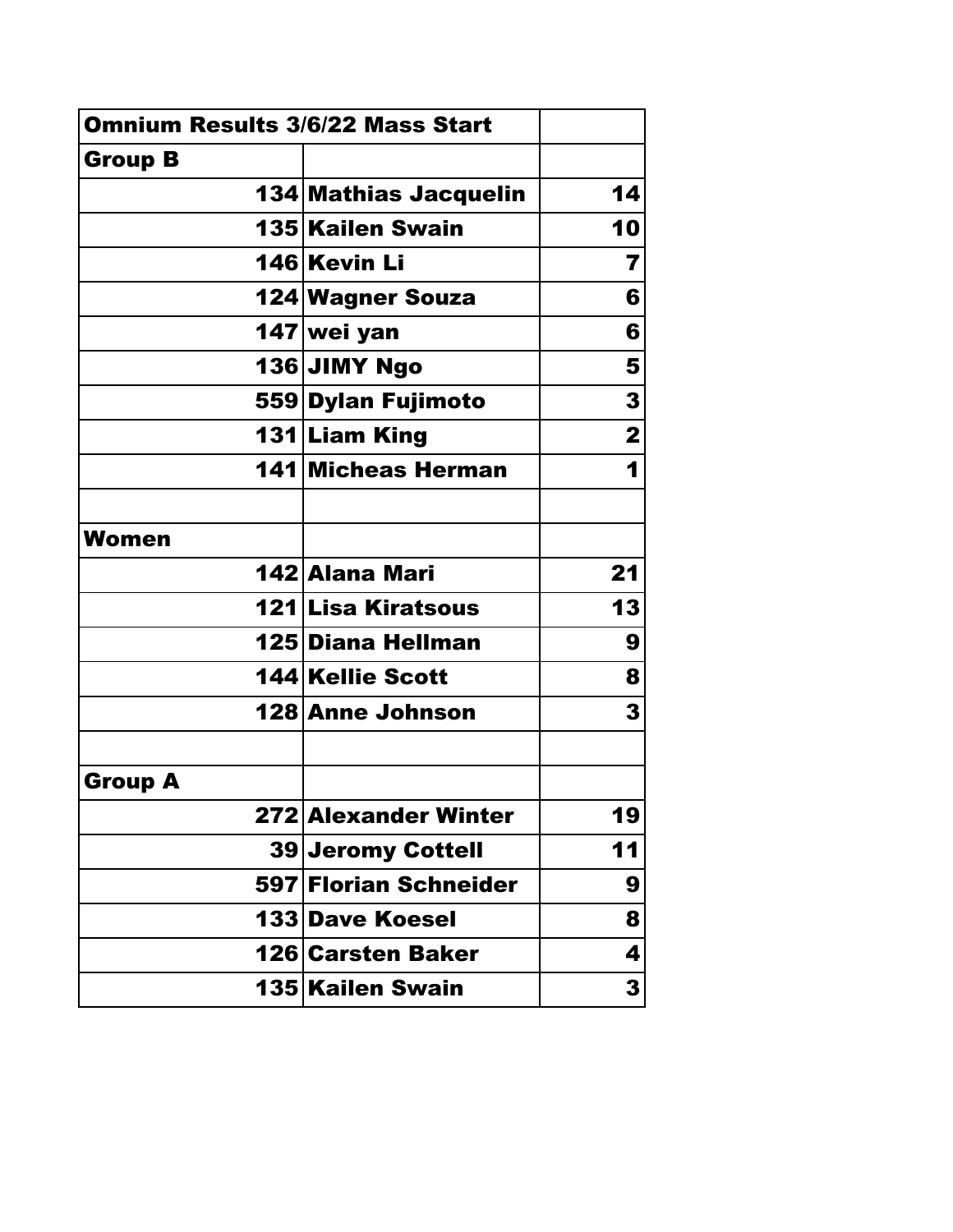|                          | <b>Snowball Men B</b>     | <b>Results</b> |
|--------------------------|---------------------------|----------------|
|                          | 1 134 Mathias Jacquelin   |                |
|                          | 2 135 Kailen Swain        |                |
|                          | $3$  147 Wei Yan          |                |
|                          | 4 138 Marissa Axel        |                |
|                          | 5 124 Wagner Sousa        |                |
|                          | 6 559 Dylan Fujimoto      |                |
|                          | 7 139 Anthony Eng         |                |
|                          | 8 137 Jalen Hennessy      |                |
|                          | 9132 John Paul Keenan     |                |
|                          | 10 141 Micheas Herman     |                |
|                          |                           |                |
|                          | <b>Snowball Women</b>     | <b>Results</b> |
|                          | $1$  142 Alana Mari       |                |
|                          | 2 121 Lisa Kiratsous      |                |
|                          | 3 144 Kellie Scott        |                |
| $\vert \mathbf{a} \vert$ | Diana Hellman             |                |
|                          | 5 138 Marissa Axell       |                |
|                          | 6 128 Annie Johnson       |                |
|                          | 7 127 Gladys Corkill      |                |
|                          |                           |                |
|                          | <u>Snowball Men A</u>     | <b>Results</b> |
|                          | $1$  272 Alex Winter      |                |
|                          | 2 133 Dave Koesel         |                |
|                          | 3 39 Jeromy Cottell       |                |
|                          | 4 597 Florian Schneider   |                |
|                          | 5 126 Carsten Baker       |                |
|                          | 6 129 Kenneth de la Torre |                |
| 7 <sup>1</sup>           | 110 David Weiner          |                |
|                          | 8 127 Gino Gabuyo         |                |
|                          |                           |                |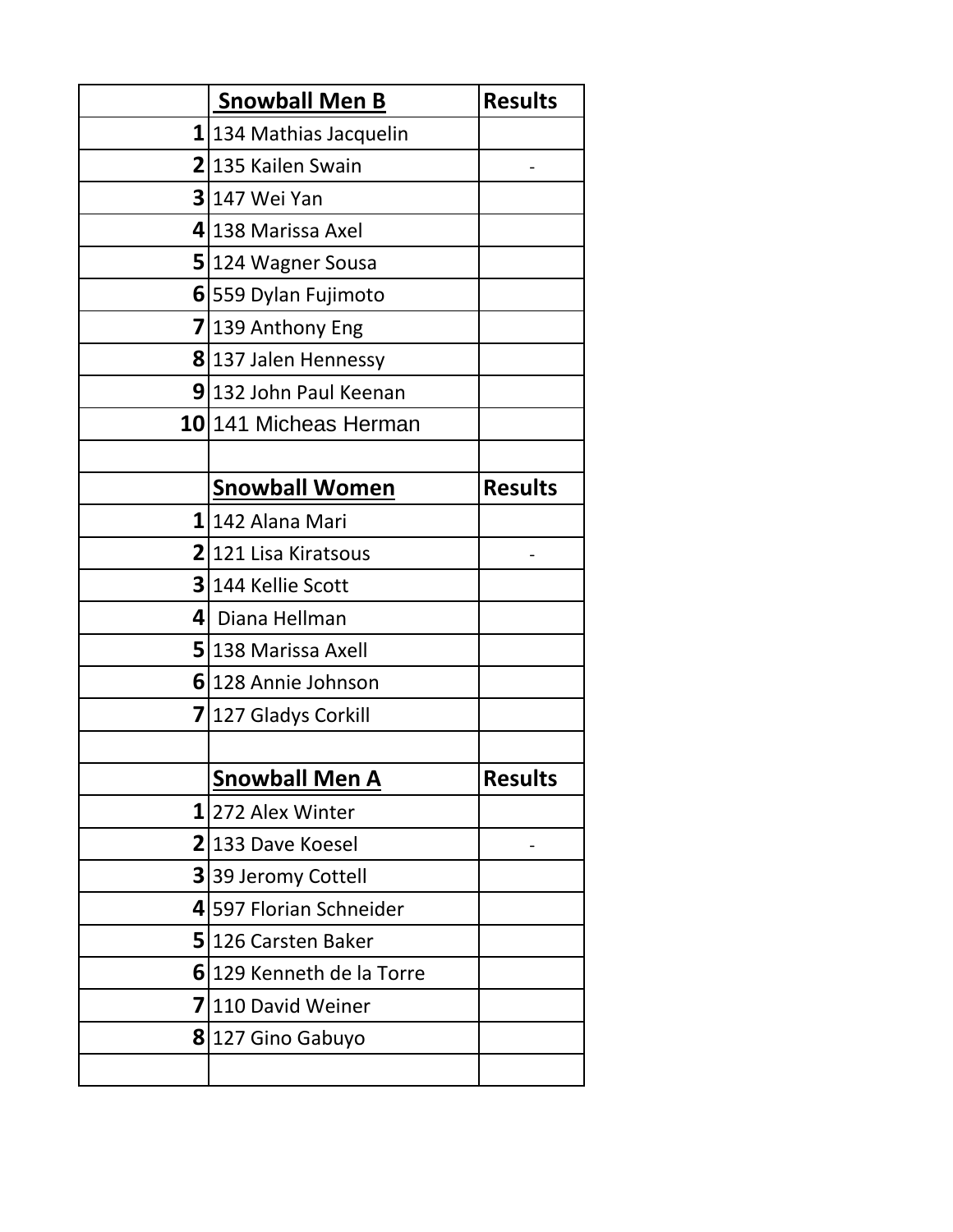| Women | Point A Lap                 | <b>Results</b> |
|-------|-----------------------------|----------------|
|       | $1$  142 Alana Mari         |                |
|       | 2121 Lisa Kiratsous         |                |
|       | 3 144 Kellie Scott          |                |
|       | 4 125 Diana Hellman         |                |
|       | 5 128 Anne Johnson          |                |
|       | 6 127 Gladys Corkill        |                |
|       |                             |                |
| Men B | <b>Point A Lap</b>          | <b>Results</b> |
|       | $1$   134 Mathias Jacquelin |                |
|       | $2$  135 Kai Swain          |                |
|       | 3 147 Wei Yan               |                |
|       | 4 559 Dylan Fujimoto        |                |
|       | 5 124 Wagner Sousa          |                |
|       | $6 146$ Kevin Li            |                |
|       | $7 136$ Jimy Ngo            |                |
|       | 8 145 Andres Ayala          |                |
|       | 9 137 Jalen Hennessy        |                |
|       | $10$  131 Liam King         |                |
|       | 11 132 John Paul Keenan     |                |
|       | 12 140 Ray Gonzales         |                |
|       | 13 143 Peter Nguuyen        |                |
|       | 14 141 Micheas Herman       |                |
|       |                             |                |
| Men A | <b>Point A Lap</b>          | <b>Results</b> |
|       | 1 39 Jeromy Cotell          |                |
|       | 2272 Alex Winter            |                |
|       | 3 135 Kailen Swain          |                |
|       | 4 597 Florian Schneider     |                |
|       | 5 133 Dave Koesel           |                |
|       | 6126 Carsten Baker          |                |
|       | 7 129 Kenneth de la Torre   |                |
|       | 8 110 David Weiner          |                |